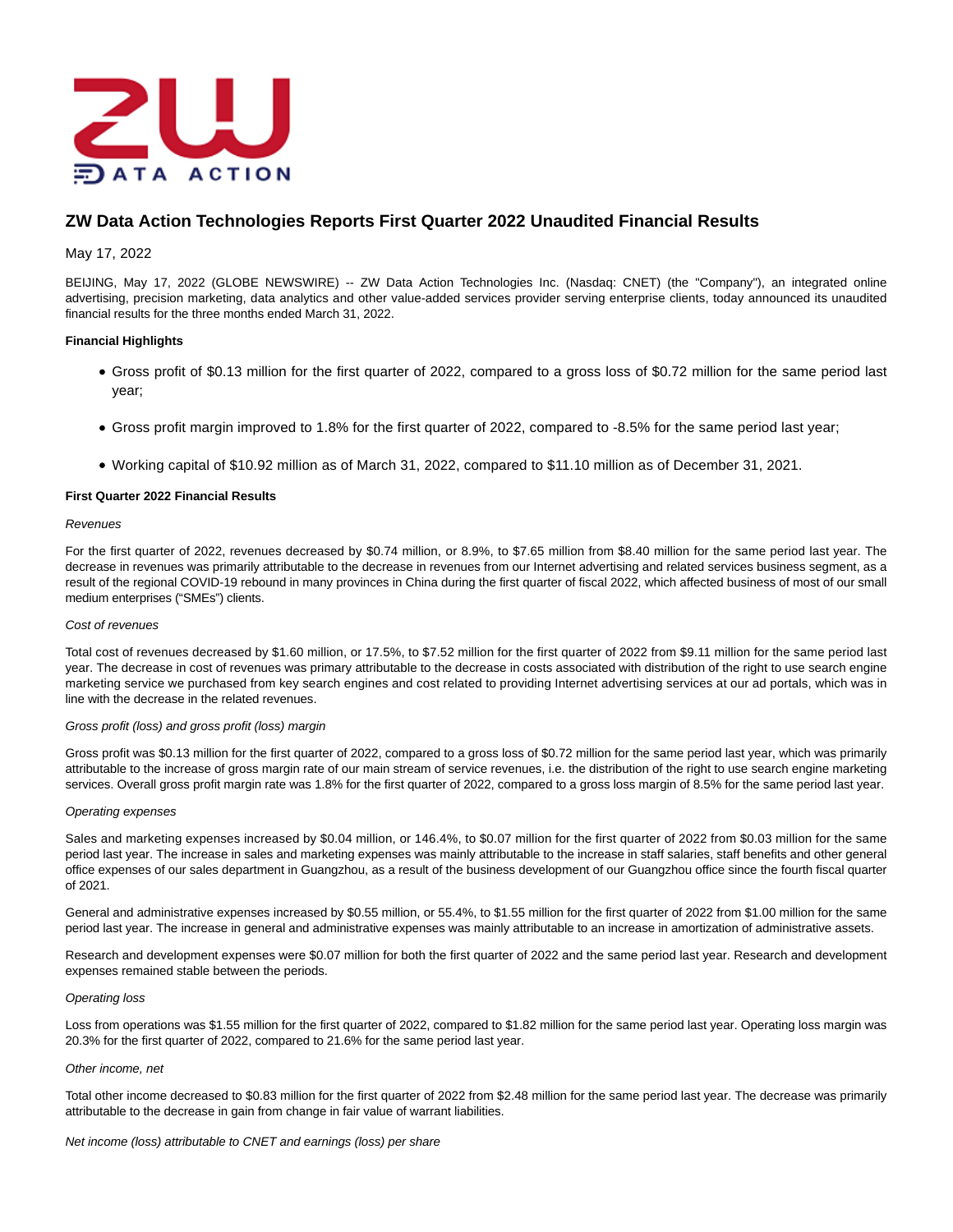Net loss attributable to CNET was \$0.72 million, or loss per share of \$0.02, for the first quarter of 2022. This was compared to a net income attributable to CNET of \$0.69 million, or earnings per share of \$0.02, for the same period last year.

### **Financial Condition**

As of March 31, 2022, the Company had cash and cash equivalents of \$4.82 million, compared to \$7.17 million as of December 31, 2021. Accounts receivable, net was \$3.61 million as of March 31, 2022, compared to \$3.44 million as of December 31, 2021. Working capital was \$10.92 million as of March 31, 2022, compared to \$11.10 million as of December 31, 2021.

Net cash used in operating activities was \$0.89 million for the first quarter of 2022, compared to \$3.71 million for the same period last year. Net cash used in investing activities was \$1.46 million for the first quarter of 2022, compared to \$1.87 million for the same period last year.

#### **About ZW Data Action Technologies Inc.**

Established in 2003 and headquartered in Beijing, China, ZW Data Action Technologies Inc. (the "Company") offers online advertising, precision marketing, data analytics and other value-added services for enterprise clients. Leveraging its fully integrated services platform, proprietary database, and cutting-edge algorithms, the Company delivers customized, result-driven business solutions for small and medium-sized enterprise clients in China. The Company also develops blockchain and artificial intelligence enabled web/mobile applications and software solutions for clients. More information about the Company can be found at: [http://www.zdat.com/.](https://www.globenewswire.com/Tracker?data=WWuU0Ow44xN7zGDCAATOTsR_WfUr6IElOsgidcFYQDtuyCNpfdxd19nIOEDGULtfaAWzOqfOKBfxswvjyBK1LA==)

#### **Safe Harbor Statement**

This release contains certain "forward-looking statements" relating to the business of ZW Data Action Technologies Inc., which can be identified by the use of forward-looking terminology such as "believes," "expects," "anticipates," "estimates" or similar expressions. Such forward-looking statements involve known and unknown risks and uncertainties, including business uncertainties relating to government regulation of our industry, market demand, reliance on key personnel, future capital requirements, competition in general and other factors that may cause actual results to be materially different from those described herein as anticipated, believed, estimated or expected. Certain of these risks and uncertainties are or will be described in greater detail in our filings with the Securities and Exchange Commission. These forward-looking statements are based on ZW Data Action Technologies Inc.'s current expectations and beliefs concerning future developments and their potential effects on the Company. There can be no assurance that future developments affecting ZW Data Action Technologies Inc. will be those anticipated by ZW Data Action Technologies Inc. These forward-looking statements involve a number of risks, uncertainties (some of which are beyond the control of the Company) or other assumptions that may cause actual results or performance to be materially different from those expressed or implied by such forward-looking statements. ZW Data Action Technologies Inc. undertakes no obligation to publicly update or revise any forward-looking statements, whether as a result of new information, future events or otherwise, except as may be required under applicable securities laws.

#### **For more information, please contact:**

Sherry Zheng Weitian Group LLC Email: shunyu.zheng@weitian-ir.com Phone: +1 718-213-7386

## **ZW DATA ACTION TECHNOLOGIES INC. CONSOLIDATED BALANCE SHEETS**

(In thousands, except for number of shares and per share data)

|                                                                                                    | March 31,<br>2022<br>(US \$) |             | December 31, 2021<br>(US \$) |        |
|----------------------------------------------------------------------------------------------------|------------------------------|-------------|------------------------------|--------|
|                                                                                                    |                              |             |                              |        |
|                                                                                                    |                              | (Unaudited) |                              |        |
| <b>Assets</b>                                                                                      |                              |             |                              |        |
| <b>Current assets:</b>                                                                             |                              |             |                              |        |
| Cash and cash equivalents *                                                                        | \$                           | 4,824 \$    |                              | 7,173  |
| Accounts receivable, net of allowance for doubtful accounts of \$2,245 and \$2,236, respectively * |                              | 3,611       |                              | 3,439  |
| Prepayment and deposit to suppliers *                                                              |                              | 6,613       |                              | 7,559  |
| Due from related parties *                                                                         |                              | 78          |                              | 90     |
| Other current assets *                                                                             |                              | 3,173       |                              | 1,657  |
| <b>Total current assets</b>                                                                        |                              | 18,299      |                              | 19,918 |
| Long-term investments *                                                                            |                              | 2,285       |                              | 2,280  |
| Operating lease right-of-use assets *                                                              |                              | 1,968       |                              | 2,019  |
| Property and equipment, net *                                                                      |                              | 351         |                              | 375    |
| Intangible assets, net                                                                             |                              | 6,989       |                              | 7,523  |
| Long-term deposits and prepayments                                                                 |                              | 76          |                              | 75     |
| Deferred tax assets, net *                                                                         |                              | 445         |                              | 441    |
| <b>Total Assets</b>                                                                                |                              | 30,413      | S                            | 32,631 |

**Liabilities and Equity Current liabilities:**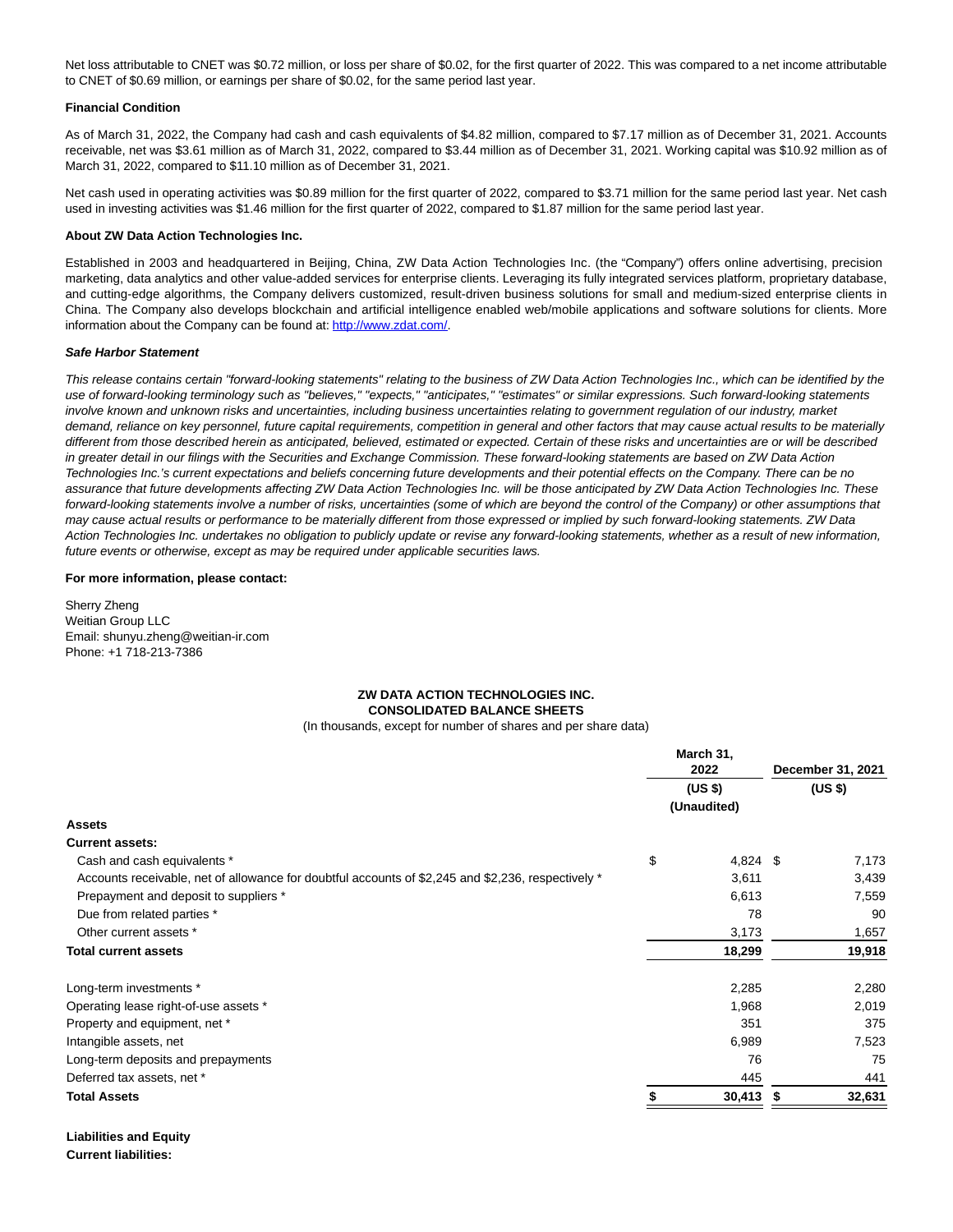| <b>Total Liabilities and Equity</b>                                                                                                                                                           | \$<br>30,413 | \$<br>32,631 |
|-----------------------------------------------------------------------------------------------------------------------------------------------------------------------------------------------|--------------|--------------|
| <b>Total equity</b>                                                                                                                                                                           | 21,043       | 21,766       |
| Total ZW Data Action Technologies Inc.'s stockholders' equity                                                                                                                                 | 21,043       | 21,766       |
| Accumulated other comprehensive income                                                                                                                                                        | 1,060        | 1,082        |
| Accumulated deficit                                                                                                                                                                           | (44, 451)    | (43, 734)    |
| <b>Statutory reserves</b>                                                                                                                                                                     | 2,598        | 2,598        |
| Additional paid-in capital                                                                                                                                                                    | 61,801       | 61,785       |
| Common stock (US\$0.001 par value; authorized 100,000,000 shares; issued and outstanding<br>35,427,677 shares and 35,332,677 shares at March 31, 2022 and December 31, 2021,<br>respectively) | 35           | 35           |
| Equity:<br>ZW Data Action Technologies Inc.'s stockholders' equity                                                                                                                            |              |              |
| <b>Commitments and contingencies</b>                                                                                                                                                          |              |              |
| <b>Total Liabilities</b>                                                                                                                                                                      | 9,370        | 10,865       |
| Long-term borrowing from a related party                                                                                                                                                      | 138          | 137          |
| Long-term liabilities:<br>Operating lease liabilities-Non current                                                                                                                             | 1,853        | 1,907        |
|                                                                                                                                                                                               |              |              |
| <b>Total current liabilities</b>                                                                                                                                                              | 7,379        | 8,821        |
| <b>Warrant liabilities</b>                                                                                                                                                                    | 1,244        | 2,039        |
| Other current liabilities *                                                                                                                                                                   | 138          | 141          |
| Lease payment liabilities related to short-term leases *                                                                                                                                      | 111          | 152          |
| Operating lease liabilities *                                                                                                                                                                 | 210          | 202          |
| Taxes payable *                                                                                                                                                                               | 3,555        | 3,534        |
| Accrued payroll and other accruals *                                                                                                                                                          | 323          | 389          |
| Advances from customers *                                                                                                                                                                     | 1,047        | 1,245        |
| Accounts payable *                                                                                                                                                                            | \$<br>751 \$ | 1,119        |

\*All of the VIEs' assets can be used to settle obligations of their primary beneficiary. Liabilities recognized as a result of consolidating these VIEs do not represent additional claims on the Company's general assets.

## **ZW DATA ACTION TECHNOLOGIES INC.**

# **CONSOLIDATED STATEMENTS OF OPERATIONS AND COMPREHENSIVE LOSS**

(In thousands, except for number of shares and per share data)

|                                     |    | Three Months Ended March 31,   |   |                                |  |
|-------------------------------------|----|--------------------------------|---|--------------------------------|--|
|                                     |    | 2022<br>(US \$)<br>(Unaudited) |   | 2021<br>(US \$)<br>(Unaudited) |  |
|                                     |    |                                |   |                                |  |
|                                     |    |                                |   |                                |  |
| <b>Revenues</b>                     |    |                                |   |                                |  |
| From unrelated parties              | \$ | 7,652                          | S | 8,396                          |  |
| From related parities               |    |                                |   |                                |  |
| Total revenues                      |    | 7,652                          |   | 8,396                          |  |
| <b>Cost of revenues</b>             |    | 7,518                          |   | 9,113                          |  |
| Gross profit/(loss)                 |    | 134                            |   | (717)                          |  |
| <b>Operating expenses</b>           |    |                                |   |                                |  |
| Sales and marketing expenses        |    | 69                             |   | 28                             |  |
| General and administrative expenses |    | 1,548                          |   | 996                            |  |
| Research and development expenses   |    | 68                             |   | 74                             |  |
| Total operating expenses            |    | 1,685                          |   | 1,098                          |  |
| Loss from operations                |    | (1, 551)                       |   | (1, 815)                       |  |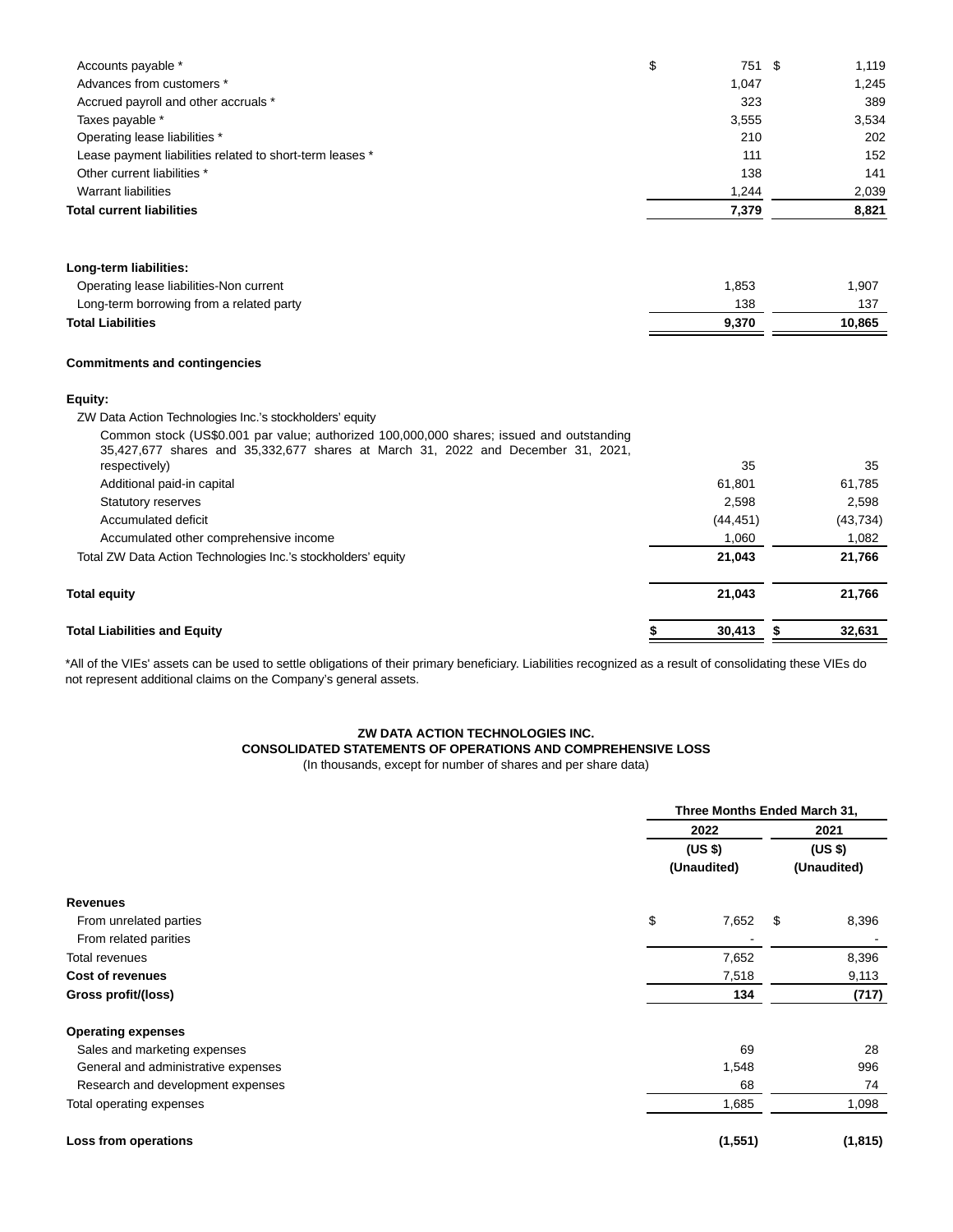| Other income/(expenses)                                                                                                                                       |                                   |    |                           |
|---------------------------------------------------------------------------------------------------------------------------------------------------------------|-----------------------------------|----|---------------------------|
| Interest income                                                                                                                                               | 46                                |    | 1                         |
| Other expenses, net                                                                                                                                           | (9)                               |    | (24)                      |
| Change in fair value of warrant liabilities                                                                                                                   | 795                               |    | 2,507                     |
| Total other income                                                                                                                                            | 832                               |    | 2,484                     |
| (Loss)/income before income tax benefit and noncontrolling interests                                                                                          | (719)                             |    | 669                       |
| Income tax benefit                                                                                                                                            | 2                                 |    | 18                        |
| Net (loss)/income                                                                                                                                             | (717)                             |    | 687                       |
| Net income attributable to noncontrolling interests                                                                                                           |                                   |    | (2)                       |
| Net (loss)/income attributable to ZW Data Action Technologies Inc.                                                                                            | (717)                             | \$ | 685                       |
| Net (loss)/income<br>Foreign currency translation loss<br><b>Comprehensive (loss)/income</b><br>Comprehensive income attributable to noncontrolling interests | \$<br>$(717)$ \$<br>(22)<br>(739) |    | 687<br>(19)<br>668<br>(2) |
| Comprehensive (loss)/income attributable to ZW Data Action Technologies Inc.                                                                                  | (739)                             | S  | 666                       |
| (Loss)/earnings per share<br>(Loss)/earnings per common share                                                                                                 |                                   |    |                           |
| Basic and diluted                                                                                                                                             | (0.02)                            |    | 0.02                      |
| Weighted average number of common shares outstanding:                                                                                                         |                                   |    |                           |

| Basic and diluted | 35.354.954 | 28.505.181 |
|-------------------|------------|------------|
|                   |            |            |

### **ZW DATA ACTION TECHNOLOGIES INC. CONSOLIDATED STATEMENTS OF CASH FLOWS** (In thousands)

| (11.4104041140) |  |  |  |
|-----------------|--|--|--|
|                 |  |  |  |
|                 |  |  |  |
|                 |  |  |  |
|                 |  |  |  |
|                 |  |  |  |

|                                                                                     | Three Months Ended March 31, |                        |    |                        |    |
|-------------------------------------------------------------------------------------|------------------------------|------------------------|----|------------------------|----|
|                                                                                     |                              | 2022                   |    | 2021                   |    |
| Cash flows from operating activities                                                |                              | (US \$)<br>(Unaudited) |    | (US \$)<br>(Unaudited) |    |
|                                                                                     |                              |                        |    |                        |    |
|                                                                                     |                              | Net (loss)/income      | \$ | (717)                  | \$ |
| Adjustments to reconcile net (loss)/income to net cash used in operating activities |                              |                        |    |                        |    |
| Depreciation and amortization                                                       |                              | 554                    |    | 112                    |    |
| Amortization of operating lease right-of-use assets                                 |                              | 60                     |    | 36                     |    |
| Share-based compensation expenses                                                   |                              | 56                     |    | 100                    |    |
| Deferred taxes                                                                      |                              | (2)                    |    | (18)                   |    |
| Change in fair value of warrant liabilities                                         |                              | (795)                  |    | (2,507)                |    |
| Other non-operating income                                                          |                              | (45)                   |    |                        |    |
| Changes in operating assets and liabilities                                         |                              |                        |    |                        |    |
| Accounts receivable                                                                 |                              | (159)                  |    | 700                    |    |
| Prepayment and deposit to suppliers                                                 |                              | 914                    |    | (2,630)                |    |
| Other current assets                                                                |                              | 13                     |    |                        |    |
| Long-term deposits and prepayments                                                  |                              |                        |    | (794)                  |    |
| Accounts payable                                                                    |                              | (373)                  |    | 628                    |    |
| Advances from customers                                                             |                              | (203)                  |    | 169                    |    |
| Accrued payroll and other accruals                                                  |                              | (66)                   |    | (188)                  |    |
| Other current liabilities                                                           |                              | (36)                   |    | 25                     |    |
| Taxes payable                                                                       |                              | 7                      |    | (18)                   |    |
| Lease payment liability related to short-term leases                                |                              | (42)                   |    | (1)                    |    |